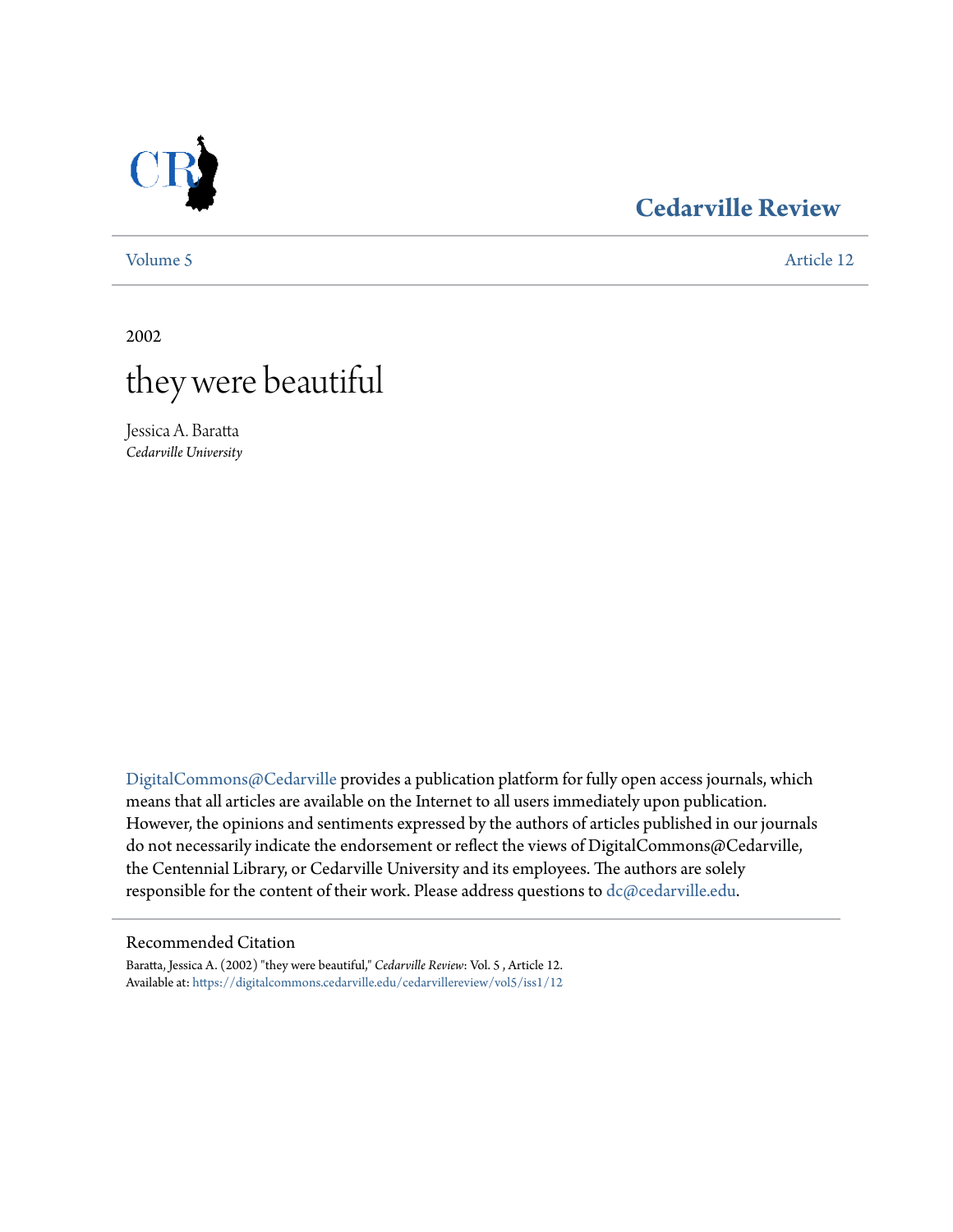# they were beautiful

# Browse the contents of [this issue](https://digitalcommons.cedarville.edu/cedarvillereview/vol5/iss1) of *Cedarville Review*.

### **Keywords**

Photography

## **Creative Commons License**  $\bigcirc$   $\circ$

This work is licensed under a [Creative Commons Attribution-Noncommercial-No Derivative Works 4.0](http://creativecommons.org/licenses/by-nc-nd/4.0/) [License.](http://creativecommons.org/licenses/by-nc-nd/4.0/)

#### **About the Contributor (Optional)**

Jessica A. Baratta is a junior international studies major. Jessica said about her photo, "I wonder what they've seen together?"

Follow this and additional works at: [https://digitalcommons.cedarville.edu/cedarvillereview](https://digitalcommons.cedarville.edu/cedarvillereview?utm_source=digitalcommons.cedarville.edu%2Fcedarvillereview%2Fvol5%2Fiss1%2F12&utm_medium=PDF&utm_campaign=PDFCoverPages)

Part of the [Art and Design Commons,](http://network.bepress.com/hgg/discipline/1049?utm_source=digitalcommons.cedarville.edu%2Fcedarvillereview%2Fvol5%2Fiss1%2F12&utm_medium=PDF&utm_campaign=PDFCoverPages) and the [Photography Commons](http://network.bepress.com/hgg/discipline/1142?utm_source=digitalcommons.cedarville.edu%2Fcedarvillereview%2Fvol5%2Fiss1%2F12&utm_medium=PDF&utm_campaign=PDFCoverPages)